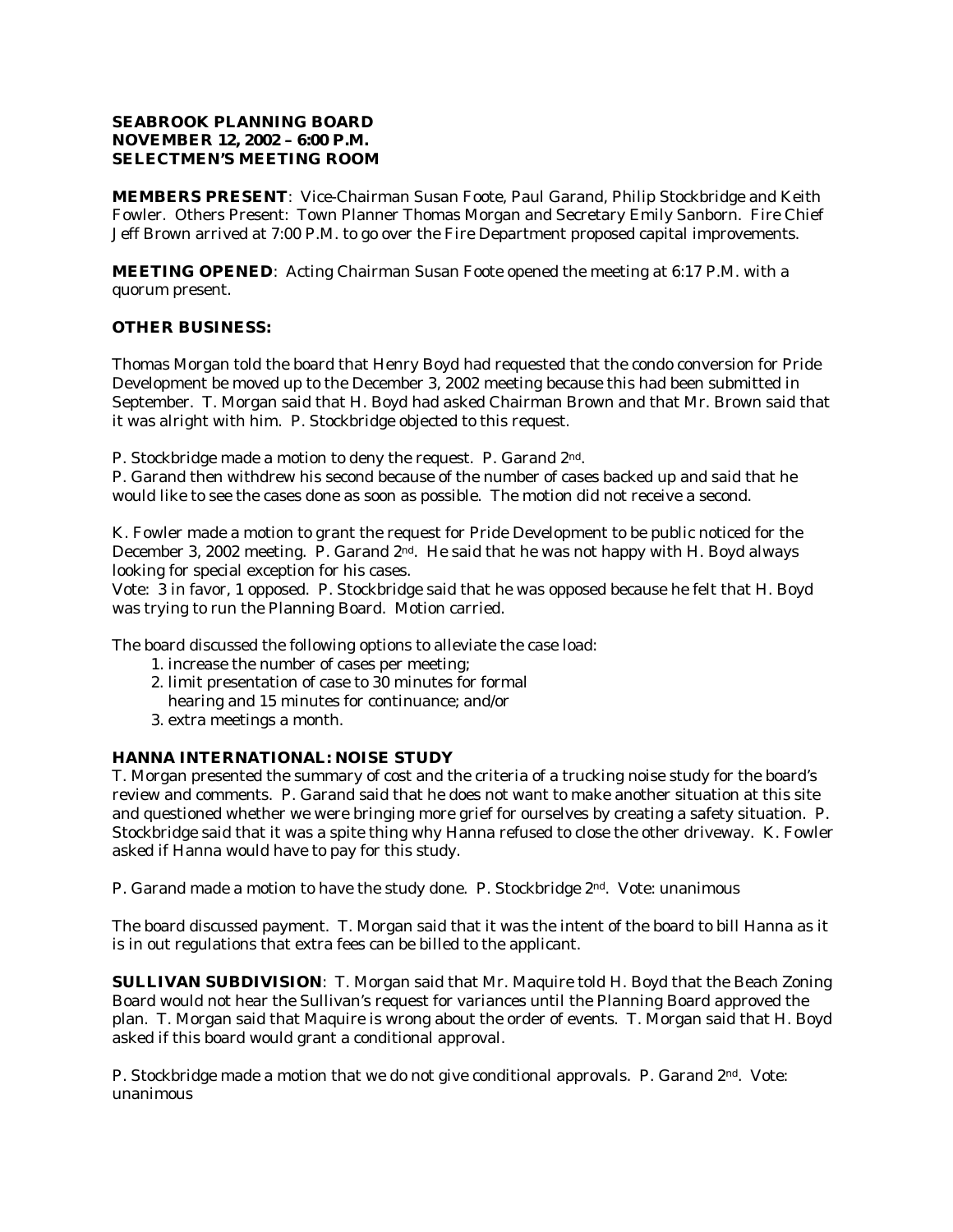## **SEABROOK PLANNING BOARD -2- NOVEMBER 12, 2002**

## **BEECHWOOD ESTATES – BORDER WIND AVENUE & RANDALL DRIVE**

T. Morgan passed out a letter from Attorney Colliander asking for an opportunity to meet with the board and present the chronology facts of the subdivision approvals. The letter went on to say that the board's vote on November 5, 2002 puts the developer in the unfortunate position of having to file an appeal of that decision with the superior court within thirty (30) days.

Paul Garand made a motion to have T. Morgan call Attorney Bernie Waugh for this case. P. Stockbridge 2nd. Vote: unanimous.

T. Morgan said that he will call the lawyer to get on this case in 7 days and at the November 19, 2002 meeting asked the board if they would meet with Mr. Colliander at a public hearing to discuss this matter.

# **CAPITAL IMPROVEMENT PROGRAM**:

# *FIRE DEPARTMENT PROPOSALS*

*FD-11 – SUBSTATION AT BEACH*: Fire Chief Brown explained his position of the substation at the beach. He said to start with he had already put into the budget for 5 new men for the fire department. He suggested that instead of a substation the men and an ambulance could be placed in position without a building. He gave his concept of an overall town building. He said that if he wanted to push for a building that he could get 200,000 for funding. Brown said that he could get by with a 4 bedroom double wide mobile home with a bay to house the ambulance. Brown suggested that a sub-committee be established to see if there is a need for a sub-station. T. Morgan said to leave FD-11 in the CIP.

## *FD-9 PLATFORM VEHICLE:* Keep 75' ladder truck as a pumper.

*FD-10 ACQUIRE A NEW FIRE ENGINE*: Do away with this request as the ladder truck will be used in its place.

*FD-5 RESCUE BOAT*: This had been taken out at last meeting. The board compromised by changing the year to 2006.

*FD-1- ACQUIRE A MEDICAL RESPONSE SUV*: Change year to 2005 and delete the last two sentences.

*FD-2- ACQUIRE A THIRD AMBULANCE:* Board put in another 150,000 for the year 2008 for replacement of old ambulances.

The board thanked Chief Brown for attending the meeting. Brown left.

# **PLANNING BOARD PROPOSALS**:

## *PB-1 ACQUIRE LEAD DETECTOR*: Scratched.

*PB-2 CONTRIBUTE TO REGIONAL USGS GROUND WATER STUDY*: S. Foote said that the Conservation Committee generously spent ¼ of capital funds to include this study because Warner wouldn't do it.

*PB-3 ACQUIRE A PLOTTER*: Year changed to 2006.

*PB-4 RECONFIGURE PSNH PIER FOR PUBLIC RECREATION ACCESS*: S. Foote

recommended 30,000 cost and funding from multiple grants include Beach Civic Committee.

*PB-5 CONSTRUCT PLAYGROUND & PARK ON PSNH PIER*: S. Foote recommended State & Federal funding and implement in 2003.

PB-6 CONSTRUCT PARKING BY GOV. WEARE PARK: Cost reduction to 100,000.

*PB-7 BUILD PEDESTRIAN/BICYCLE PATH ON THE B&M RAILBED*: P. Stockbridge was not in favor of this proposal because if train service came back it was a danger to have a pedestrian trail next to the railroad tracks. Will be revisited next year.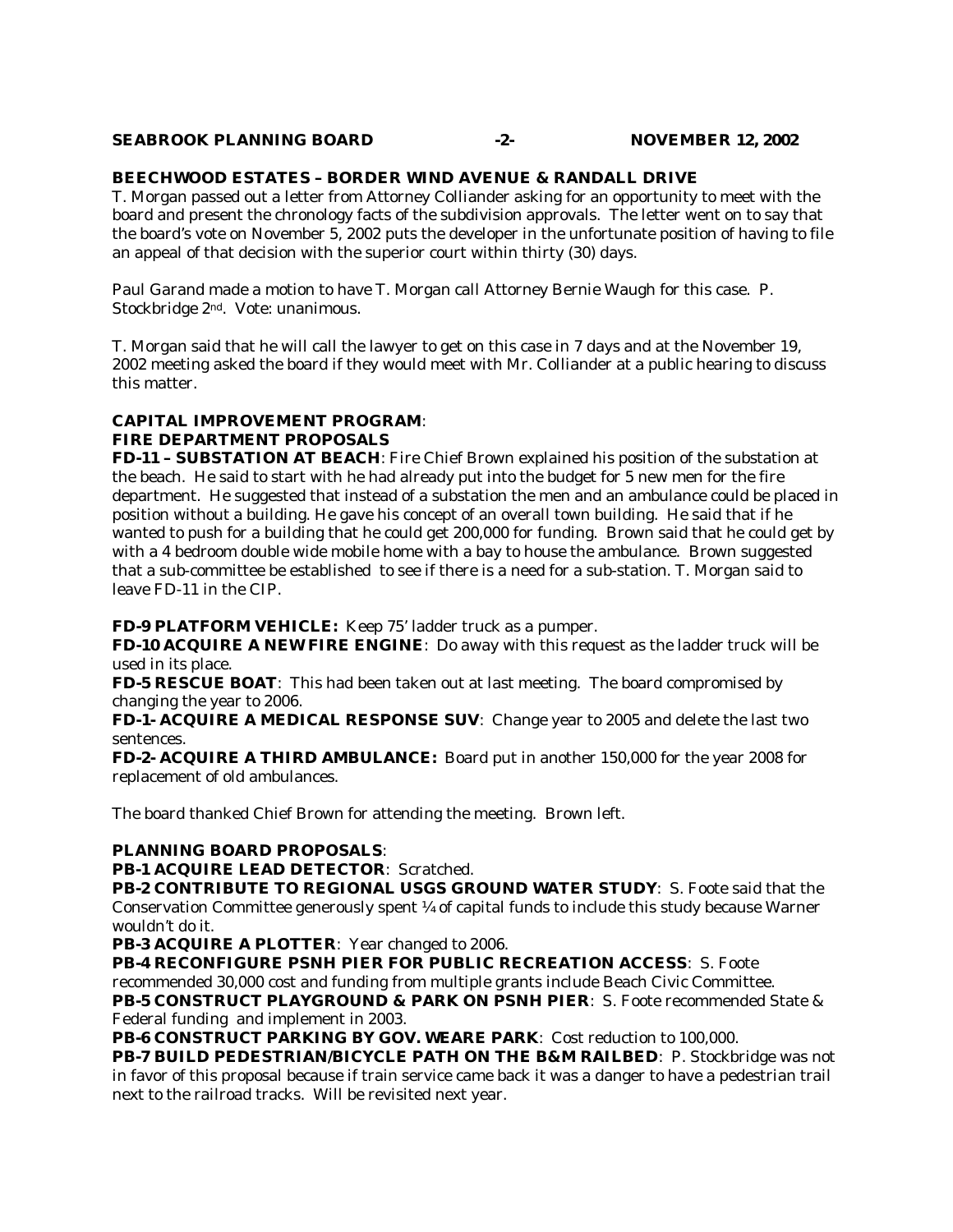#### **SEABROOK PLANNING BOARD -3- NOVEMBER 12, 2002**

#### **POLICE DEPARTMENT PROPOSALS:**

- PD-1 Acquire a new Cruiser. ok
- PD-2 Replace 3 Cruisers. ok
- PD-3 Replace 3 Computers. ok
- PD-4 Replace Animal Control Van. ok
- PD-5 Replace Deputy Cruiser. ok
- PD-6 Replace Blazer. ok
- PD-7 Replace 2 Cruisers in 2004. ok
- PD-8 Replace Chief's Cruiser. ok
- PD-9 Replace 3 Cruisers in 2005. ok
- PD-10 Upgrade Cameras. ok
- PD-11 Replace 2 Cruisers in 2006. ok
- PD-12 Replace 4 Computers in 2006. ok
- PD-13 Acquire Bar Coding Equipment for Evidence. ok
- PD-14 Install Elevator in Police Station. ok
- PD-15 Replace 3 Cruisers in 2007. ok
- PD-16 Replace Transport Van. ok
- PD-17 Replace 2 Cruisers in 2008. ok

## **RECREATION DEPARTMENTS PROPOSALS**:

- RD-1 Install New Gym Divider Systems. ok
- RD-2 Install Security Camera System. ok
- RD-3 Install Air Conditioning at the Recreation Center in Gymnasium. ok
- RD-4 Replace Recreation Van. ok
- RD-5 Development Woodland & Fitness Trail. ok
- RD-6 Enlarge the Exercise Room. Take this out of CIP
- RD-7 Clean Pond for Swimming & Fishing. Take this out of CIP
- RD-8 Construct a Municipal Swimming Pool. ok

# **SELECTMEN'S PROPOSALS FOR CIP**:

- S-1 Study the Potential to Re-Locate the Town Hall. Increase cost to 35,000 and include Town
- Hall, Recreation Building and Beach Substation.
- S-2 Sidewalk Construction in 2005. ok P. Stockbridge was not in favor.
- S-3 Sidewalk Construction in 2006. ok
- S-4 Sidewalk Construction in 2007. ok
- S-5 Sidewalk Construction in 2008. ok

## **SEWER DEPARTMENT PROPOSALS:**

- SD-1 Acquire Vehicles in 2003. ok
- SD-2 Jet Rodding Equipment in 2003. ok
- SD-3 Need Study for Wastewater Plant Expansion. Take this out of CIP
- SD-4 Route 286 Bridge Design Outfall Replacement. ok Board noted that both the pipe and brackets should have been rust proof.
- SD-5 GIS Mapping in 2003. P. Garand suggest incorporating into other Departments GIS Mapping request. T. Morgan said to leave it in and work on it.
- SD-6 SCADA Updates in 2003. K. Fowler explained the system and the need for updating the system. ok
- SD-7 Centennial Street Pump Station Install VHD's. ok
- SD-8 Contingency Fund Replace Major Components 2003. ok